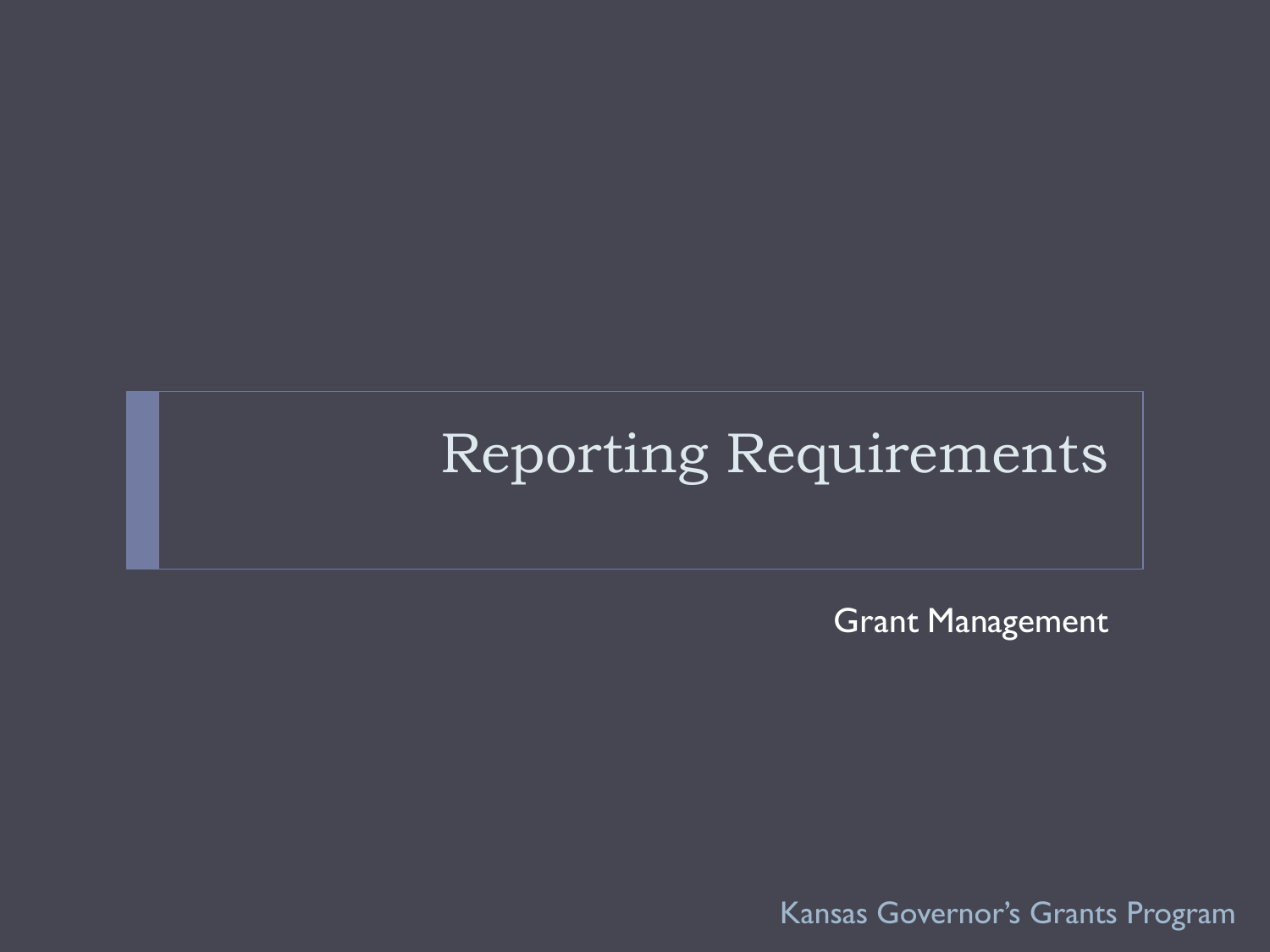## Accepting a Grant Award

- ▶ Subgrantee accepts a new grant award by submitting signed Grant Assurances
- ▶ Detailed reporting requirements, with both procedures and forms are provided to subgrantee as part of the Award Documents:
	- ▶ For grants managed on Grant Portal; subgrantee will not have 'manage' access to the Grant Portal until the signed Grant Assurances are received KGGP.
	- Refer to reporting requirements packet for the specific report due dates of each grant award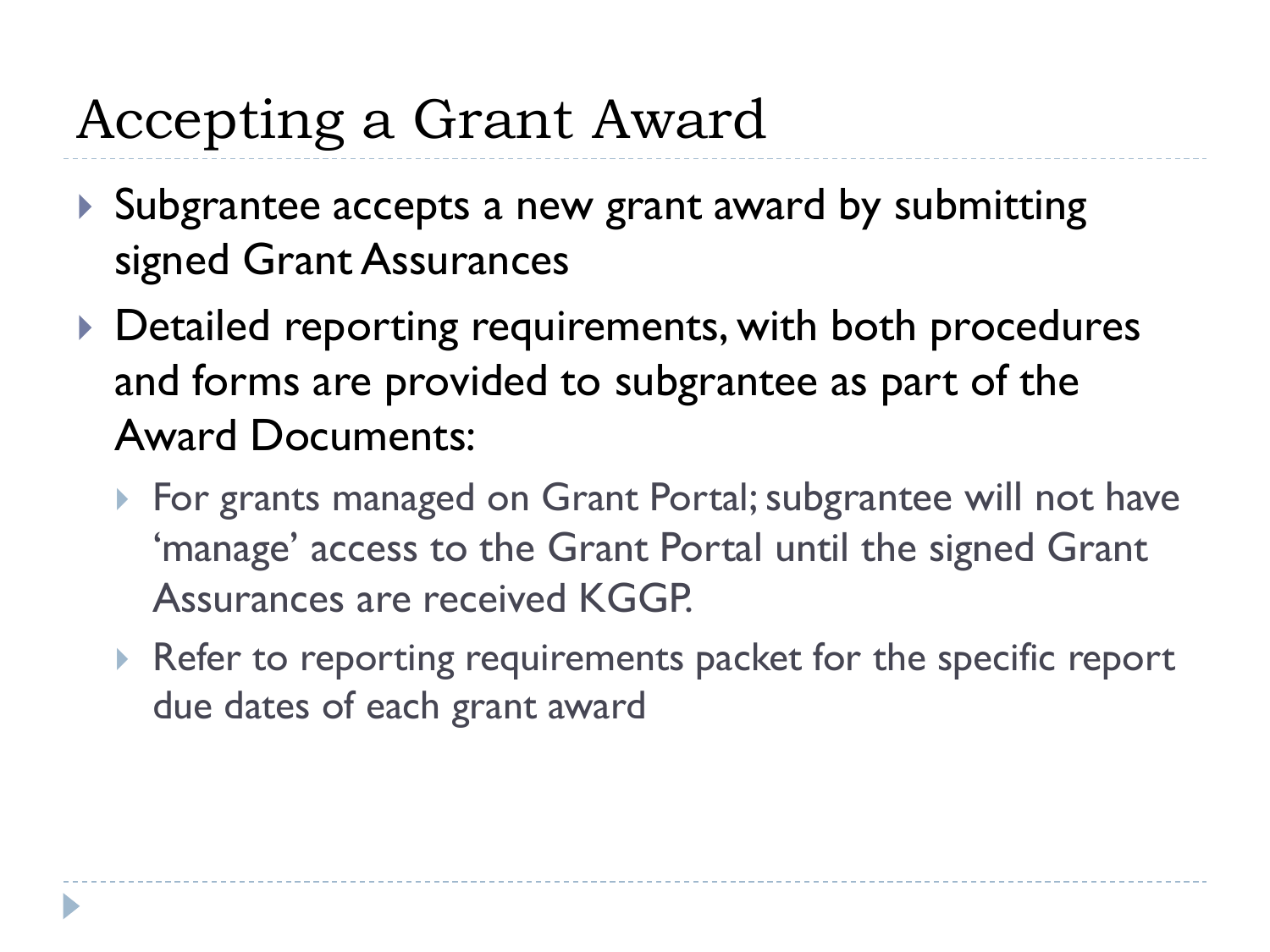# Reporting Requirements

- ▶ Subgrant Award Report (VOCA only)
- ▶ EEOP Certification
- ▶ Five Most Highly Compensated Officers Form
- ▶ Financial Status Report (FSR)
- ▶ Statistical Report
- ▶ Narrative Report
- ▶ Performance Measurement Tool (PMT) (JAG, RSAT & JRJ)
- ▶ Projection of Final Expenses
- ▶ Equipment Inventory Form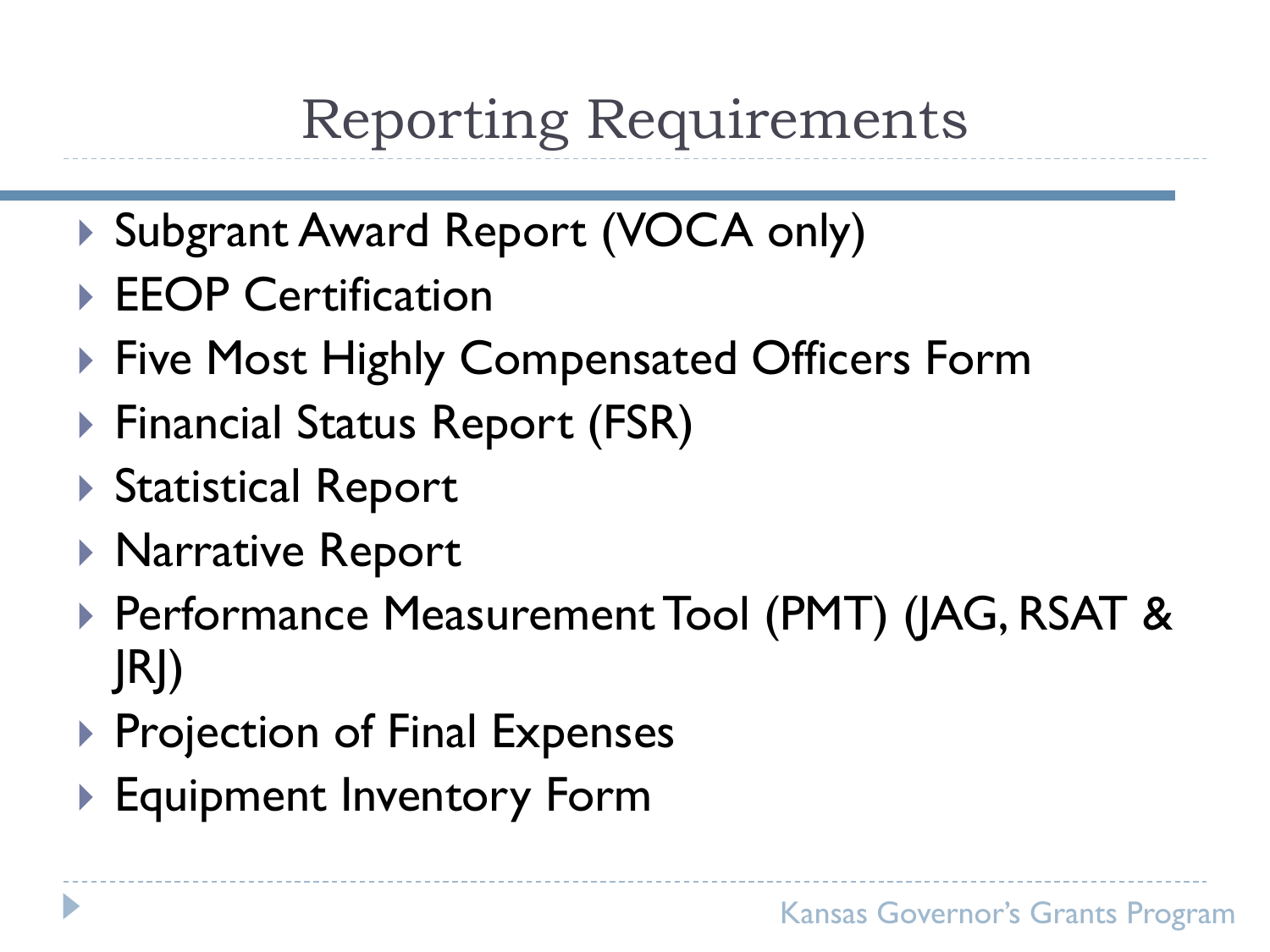# Subgrant Award Report (VOCA Only)

- ▶ Read detailed instructions included within the Reporting Requirements
- ▶ Answer all questions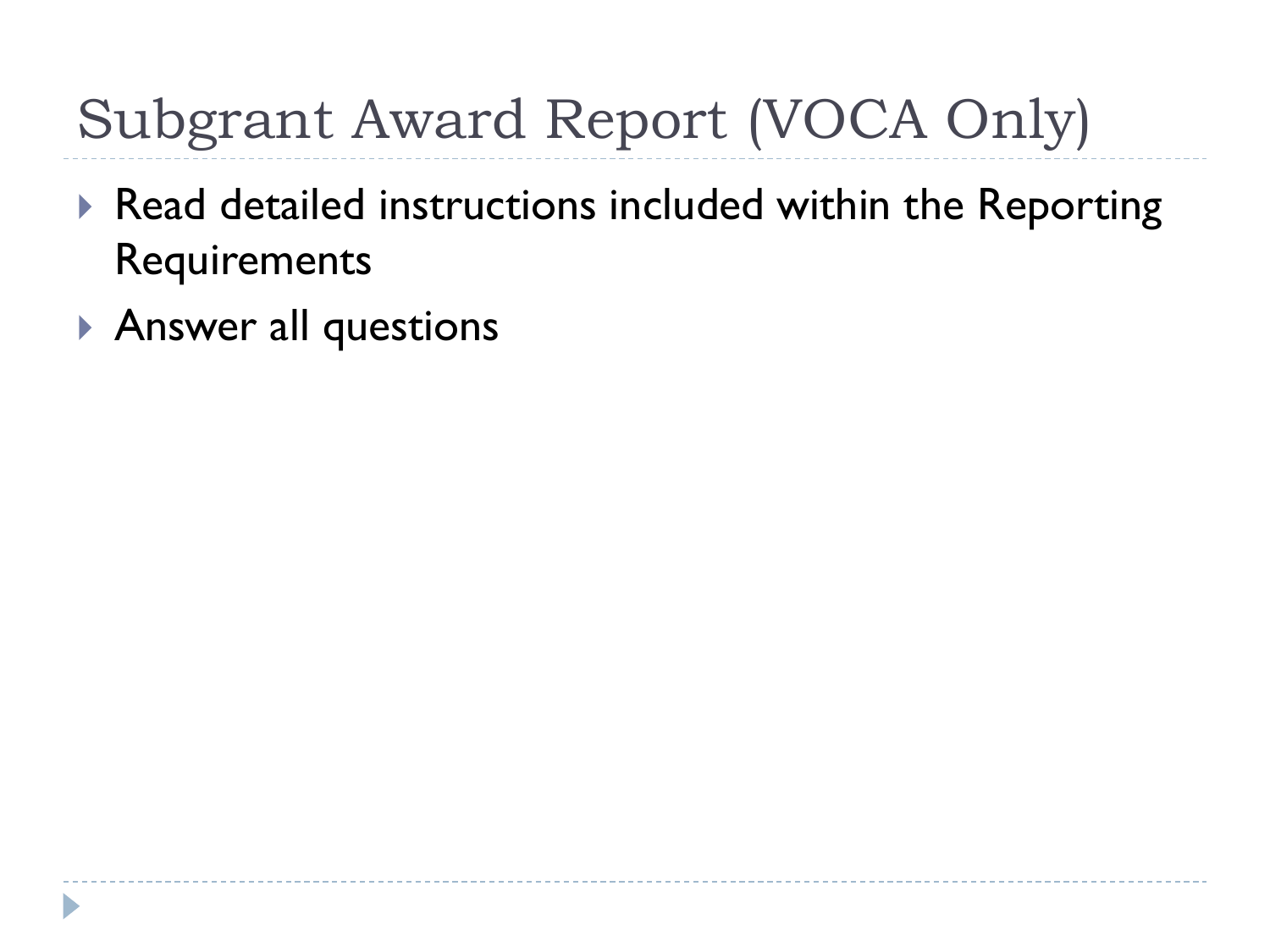#### **CERTIFICATION FORM**



Here

Compliance with the Equal Employment Opportunity Plan (EEOP) Requirements

Please read carefully the Instructions (see below) and then complete Section A or Section B or Section C, not all three.

| Recipient's Name:                                                                                                                                                                                                                                                                                                                                                                                                                                                                                                                                                                                                                                                                                                                                                                                                                                                                                                                         |                                                                               | <b>DUNS Number:</b>                   |                                                                         |
|-------------------------------------------------------------------------------------------------------------------------------------------------------------------------------------------------------------------------------------------------------------------------------------------------------------------------------------------------------------------------------------------------------------------------------------------------------------------------------------------------------------------------------------------------------------------------------------------------------------------------------------------------------------------------------------------------------------------------------------------------------------------------------------------------------------------------------------------------------------------------------------------------------------------------------------------|-------------------------------------------------------------------------------|---------------------------------------|-------------------------------------------------------------------------|
| Address:                                                                                                                                                                                                                                                                                                                                                                                                                                                                                                                                                                                                                                                                                                                                                                                                                                                                                                                                  |                                                                               |                                       |                                                                         |
| Grant Title:                                                                                                                                                                                                                                                                                                                                                                                                                                                                                                                                                                                                                                                                                                                                                                                                                                                                                                                              | Grant Number:                                                                 | Leave blank<br>Award Amount:          |                                                                         |
| Name and Title of Contact Person:                                                                                                                                                                                                                                                                                                                                                                                                                                                                                                                                                                                                                                                                                                                                                                                                                                                                                                         |                                                                               |                                       |                                                                         |
| Telephone Number:                                                                                                                                                                                                                                                                                                                                                                                                                                                                                                                                                                                                                                                                                                                                                                                                                                                                                                                         | E-Mail Address:                                                               |                                       |                                                                         |
| Section A-Declaration Claiming Complete Exemption from the EEOP Requirement                                                                                                                                                                                                                                                                                                                                                                                                                                                                                                                                                                                                                                                                                                                                                                                                                                                               |                                                                               |                                       |                                                                         |
| Please check all the following boxes that apply:                                                                                                                                                                                                                                                                                                                                                                                                                                                                                                                                                                                                                                                                                                                                                                                                                                                                                          |                                                                               |                                       |                                                                         |
| D Recipient has less than fifty employees.<br>C Recipient is a nonprofit organization.                                                                                                                                                                                                                                                                                                                                                                                                                                                                                                                                                                                                                                                                                                                                                                                                                                                    | n Recipient is an Indian tribe.<br>C Recipient is an educational institution. | D Recipient is a medical institution. | C Recipient is receiving an award less than \$25,000.                   |
| I.                                                                                                                                                                                                                                                                                                                                                                                                                                                                                                                                                                                                                                                                                                                                                                                                                                                                                                                                        |                                                                               |                                       | [responsible official]                                                  |
| certify that                                                                                                                                                                                                                                                                                                                                                                                                                                                                                                                                                                                                                                                                                                                                                                                                                                                                                                                              |                                                                               |                                       | [recipient] is                                                          |
| not required to prepare an EEOP for the reason(s) checked above, pursuant to 28 C.F.R $\S$ 42.302.<br>I further certify that                                                                                                                                                                                                                                                                                                                                                                                                                                                                                                                                                                                                                                                                                                                                                                                                              |                                                                               |                                       | <i>recipient</i>                                                        |
| will comply with applicable federal civil rights laws that prohibit discrimination in employment and in the delivery o<br>services.                                                                                                                                                                                                                                                                                                                                                                                                                                                                                                                                                                                                                                                                                                                                                                                                       |                                                                               |                                       |                                                                         |
| Print or Type Name and Title                                                                                                                                                                                                                                                                                                                                                                                                                                                                                                                                                                                                                                                                                                                                                                                                                                                                                                              | Signature                                                                     |                                       | Date                                                                    |
|                                                                                                                                                                                                                                                                                                                                                                                                                                                                                                                                                                                                                                                                                                                                                                                                                                                                                                                                           |                                                                               |                                       |                                                                         |
| If a recipient agency has fifty or more employees and is receiving a single award or subaward of \$25,000 or more, but less than \$500,000, then the<br>recipient agency does not have to submit an EEOP to the OCR for review as long as it certifies the following (42 C.F.R. § 42.305):<br>L<br>certify that<br>which has fifty or more employees and is receiving a single award or subaward for \$25,000 or more, but less that<br>\$500,000, has formulated an EEOP in accordance with 28 CFR pt. 42, subpt. E. I further certify that within the las<br>twenty-four months, the proper authority has formulated and signed into effect the EEOP and, as required by applicable<br>federal law, it is available for review by the public, employees, the appropriate state planning agency, and the Office fo<br>Civil Rights, Office of Justice Programs, U.S. Department of Justice. The EEOP is on file at the following office: |                                                                               |                                       | [responsible official]<br>recipient<br>[organization].<br>$[address]$ . |
| Print or Type Name and Title                                                                                                                                                                                                                                                                                                                                                                                                                                                                                                                                                                                                                                                                                                                                                                                                                                                                                                              | Signature                                                                     |                                       | Date                                                                    |
| Section C-Declaration Stating that an EEOP Short Form Has Been Submitted to the Office for Civil<br><b>Rights for Review</b><br>If a recipient agency has fifty or more employees and is receiving a single award or subaward of \$500,000 or more, then the recipient agency must<br>send an EEOP Short Form to the OCR for review.<br>L<br>certify that<br>which has fifty or more employees and is receiving a single award of \$500,000 or more, has formulated an EEOP ii<br>accordance with 28 CFR pt. 42, subpt. E, and sent it for review on<br>Office for Civil Rights, Office of Justice Programs, U.S. Department of Justice.                                                                                                                                                                                                                                                                                                  |                                                                               |                                       | [responsible official]<br>[recipient]<br>[date] to the                  |
| Print or Type Name and Title                                                                                                                                                                                                                                                                                                                                                                                                                                                                                                                                                                                                                                                                                                                                                                                                                                                                                                              | Signature                                                                     |                                       | Date                                                                    |

OMB Control No. 1121-0340 Expiration Date: 05/31/2014

### **EEOP Certification**

- A completed EEOP Certification Form is required to open any project funded with federal dollars
- Complete the top 5 lines and then the Section applicable to the subgrant agency
- **★When completing, please** write the Grant Project Number on the top, righthand corner and leave the "Grant Number" field blank.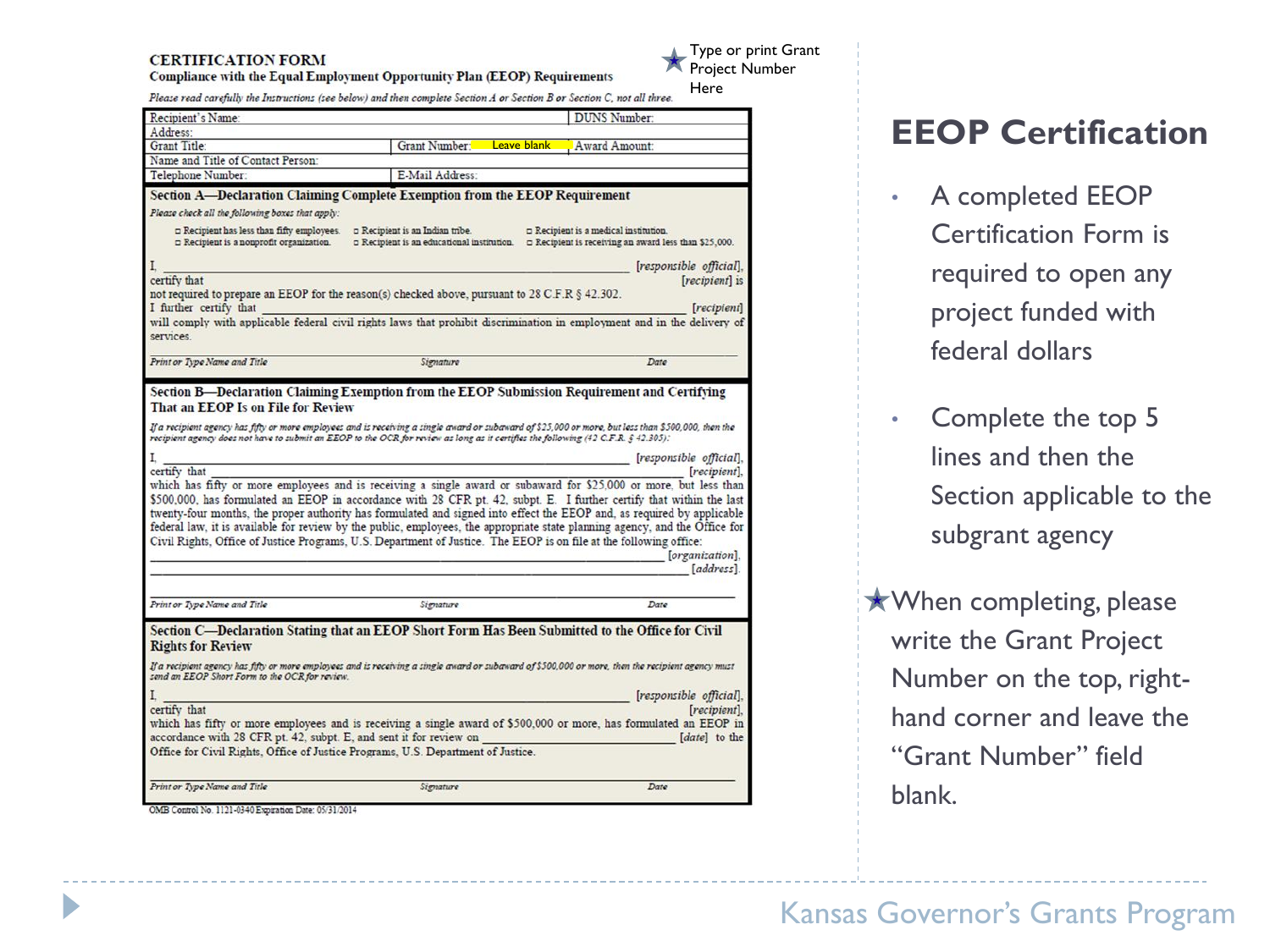| KANSAS GOVERNOR'S GRANTS PROGRAM<br>LANDON STATE OFFICE BLDG, ROOM 304 N, 900 SW JACKSON, TOPEKA, KS 66612                                                                                                                                                                                                                                                                                                                                                                                                                                                                                                                                                                                                                                                                                                                                                                                                                                                                                                                                                    |                                                             |  |
|---------------------------------------------------------------------------------------------------------------------------------------------------------------------------------------------------------------------------------------------------------------------------------------------------------------------------------------------------------------------------------------------------------------------------------------------------------------------------------------------------------------------------------------------------------------------------------------------------------------------------------------------------------------------------------------------------------------------------------------------------------------------------------------------------------------------------------------------------------------------------------------------------------------------------------------------------------------------------------------------------------------------------------------------------------------|-------------------------------------------------------------|--|
| <b>FIVE MOST HIGHLY COMPENSATED OFFICERS</b>                                                                                                                                                                                                                                                                                                                                                                                                                                                                                                                                                                                                                                                                                                                                                                                                                                                                                                                                                                                                                  |                                                             |  |
| 1. NAME OF SUBGRANTEE AND ADDRESS OF THE PRIMARY PLACE OF PERFORMANCE<br>FOR GRANT PROJECT (must include Zip+4 data)                                                                                                                                                                                                                                                                                                                                                                                                                                                                                                                                                                                                                                                                                                                                                                                                                                                                                                                                          | 2. GRANT PROJECT NUMBER<br><b>3. SUBGRANTEE DUNS NUMBER</b> |  |
| 4. GRANT AWARD AMOUNT                                                                                                                                                                                                                                                                                                                                                                                                                                                                                                                                                                                                                                                                                                                                                                                                                                                                                                                                                                                                                                         | 5. PHONE NUMBER                                             |  |
| 6. NAME AND TITLE OF AUTHORIZED CERTIFYING OFFICIAL                                                                                                                                                                                                                                                                                                                                                                                                                                                                                                                                                                                                                                                                                                                                                                                                                                                                                                                                                                                                           |                                                             |  |
| 7. In the subgrantee's preceding fiscal year, did the subgrantee receive<br>(i) 80 percent or more of its annual gross revenues from Federal procurement contracts (and subcontracts) and Federal financial assistance subject to the<br>Transparency Act, as defined at 2 CFR 170.320 (and subawards); AND<br>(ii) \$25,000,000 or more in annual gross revenues from Federal procurement contracts (and subcontracts) and Federal financial assistance subject to the<br>Transparency Act (and subawards)?<br>Yes<br>No<br>8. Does the public have access to information about the compensation of the executives through periodic reports filed under section 13(a) or 15(d) of the                                                                                                                                                                                                                                                                                                                                                                        |                                                             |  |
| Securities Exchange Act of 1934 (15 U.S.C. 78m(a), 78o(d)) or section 6104 of the Internal Revenue Code of 1986?<br>Yes<br>No<br>9. IF the answer to question number 7 is "Yes" AND the answer to question number 8 is "No," then the subgrantee must provide the following most highly                                                                                                                                                                                                                                                                                                                                                                                                                                                                                                                                                                                                                                                                                                                                                                       |                                                             |  |
| compensated data:<br><b>Name</b>                                                                                                                                                                                                                                                                                                                                                                                                                                                                                                                                                                                                                                                                                                                                                                                                                                                                                                                                                                                                                              | Total Compensation <sup>2</sup>                             |  |
| <sup>1</sup> Provide the names of each of the five most highly compensated executives for the subgrantee's preceding completed fiscal year.<br><sup>2</sup> "Total compensation" is defined as the cash and noncash dollar value earned by the executive during the subgrantee's preceding fiscal year and includes                                                                                                                                                                                                                                                                                                                                                                                                                                                                                                                                                                                                                                                                                                                                           |                                                             |  |
| the following (for more information see 17 CFR 229.402(c)(2)):<br>(i). Salary and bonus.<br>(ii). Awards of stock, stock options, and stock appreciation rights. Use the dollar amount recognized for financial<br>statement reporting purposes with respect to the fiscal year in accordance with FAS 123R.<br><sup>(III).</sup> Earnings for services under non-equity incentive plans. Does not include group life, health, hospitalization or medical<br>reimbursement plans that do not discriminate in favor of executives, and are available generally to all salaried<br>employees.<br>(iv). Change in pension value. This is the change in present value of defined benefit and actuarial pension plans.<br>(v). Above-market earnings on deferred compensation which is not tax-qualified.<br>$(vi)$ .<br>Other compensation, if the aggregate value of all such other compensation (e.g., severance, termination payments,<br>value of life insurance paid on behalf of the employee, perquisites or property) for the executive exceeds \$10,000. |                                                             |  |
| Approved by the Governor's Grants Program:                                                                                                                                                                                                                                                                                                                                                                                                                                                                                                                                                                                                                                                                                                                                                                                                                                                                                                                                                                                                                    | Date:                                                       |  |

D

### **Five Most Highly Compensated Officers**

A completed Five Most Highly Compensated Officers report is required to open any project funded with federal dollars.

Please complete agency information in questions 1 though 6. **\***Note that the address provided in Box 1 is for the project's Primary Place of Performance and **must** contain a full **9**-digit zip code.

Please read and complete the remainder of the report.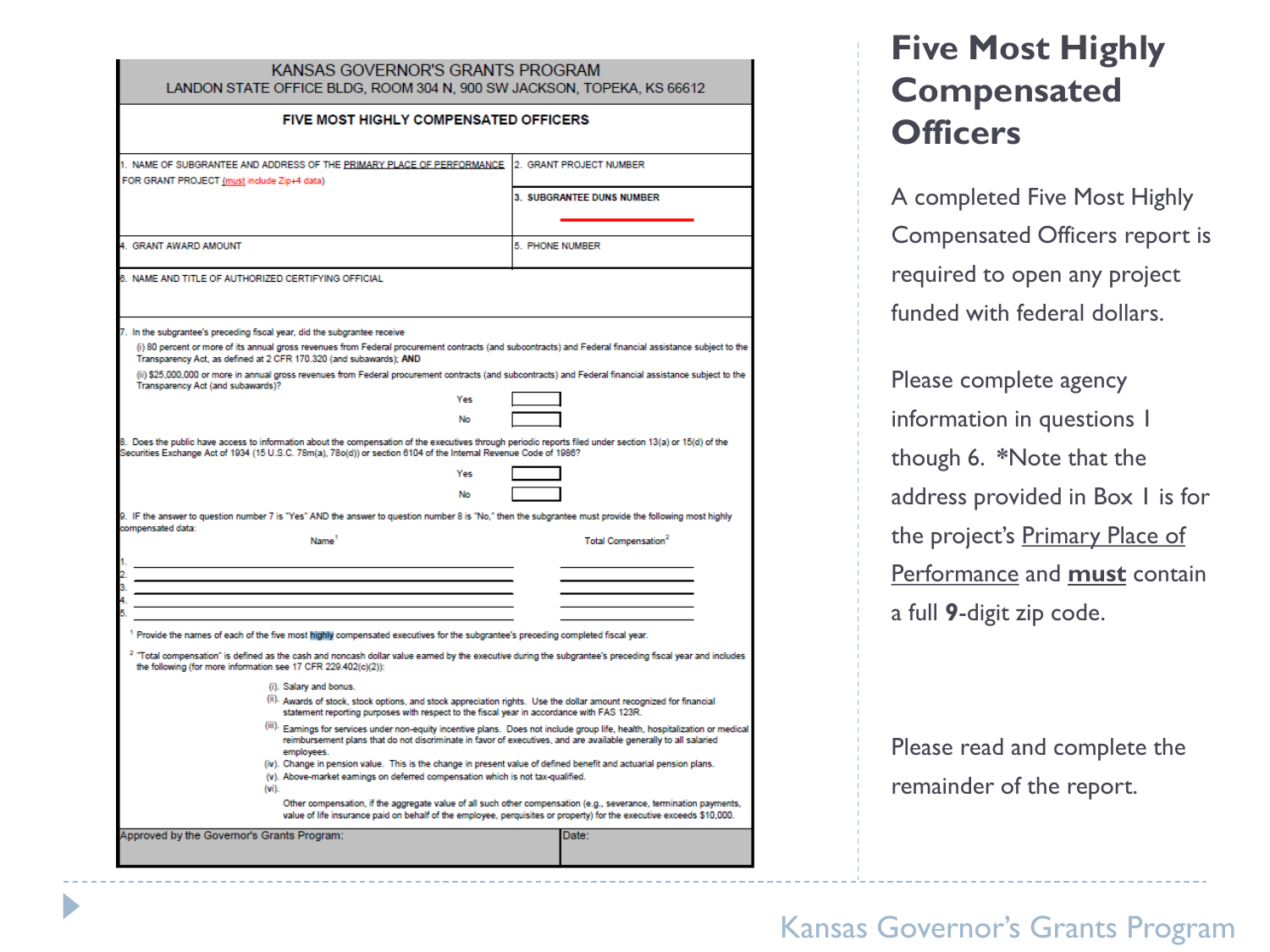## Financial Status Report (FSR)

Submit via the grant portal per applicable due date at the end of each reporting period.

| <b>Budget Category</b>                                   | <b>Approved</b><br><b>Budget</b><br>(Total<br>Project) | <b>Period</b><br>Expend.<br>(Federal<br>Funds) | <b>Period</b><br>Expend.<br>(Non-<br><b>Federal</b><br>Funds) | <b>To Date</b><br>Expend.<br>(Federal<br>Funds) | <b>To Date</b><br>Expend.<br>(Non-<br><b>Federal Match</b><br>Funds) | <b>Obligations</b><br>(Total<br>Project) | <b>Funds</b><br><b>Remaining</b><br>(Total<br>Project) |
|----------------------------------------------------------|--------------------------------------------------------|------------------------------------------------|---------------------------------------------------------------|-------------------------------------------------|----------------------------------------------------------------------|------------------------------------------|--------------------------------------------------------|
| A. Personnel Expenditures                                | 32000                                                  | 0                                              | 0                                                             | 0                                               | 0                                                                    | 10                                       | 32000                                                  |
| <b>B. Fringe Benefit Expenditures</b>                    | 9061                                                   | 0                                              | 0                                                             | 0                                               | 0                                                                    | I٥                                       | 9061                                                   |
| C. Travel/Training<br><b>Expenditures</b>                | 2820                                                   | 0                                              | 0                                                             | 0                                               | 0                                                                    | 10                                       | 2820                                                   |
| D. Supplies and<br>Communications<br><b>Expenditures</b> | 4100                                                   | 0                                              | 0                                                             | 0                                               | 0                                                                    | n                                        | 4100                                                   |
| E. Facility Cost Expenditures                            | 0                                                      | 0                                              | 0                                                             | 0                                               | 0                                                                    | lo.                                      | 0                                                      |
| F. Equipment Expenditures                                | 1000                                                   | 0                                              | 0                                                             | 0                                               | 0                                                                    | 10.                                      | 1000                                                   |
| G. Contractual Services<br><b>Expenditures</b>           | 0                                                      | 0                                              | 0                                                             | 0                                               | 0                                                                    | 10.                                      | 0                                                      |
| H. Other Expenditures                                    | 0                                                      | $\overline{0}$                                 | 0                                                             | 0                                               | 0                                                                    | 10                                       | 0                                                      |
| I. Total Expenditures                                    | 48981                                                  | 0                                              | 0                                                             | 0                                               | 0                                                                    | 0                                        | 48981                                                  |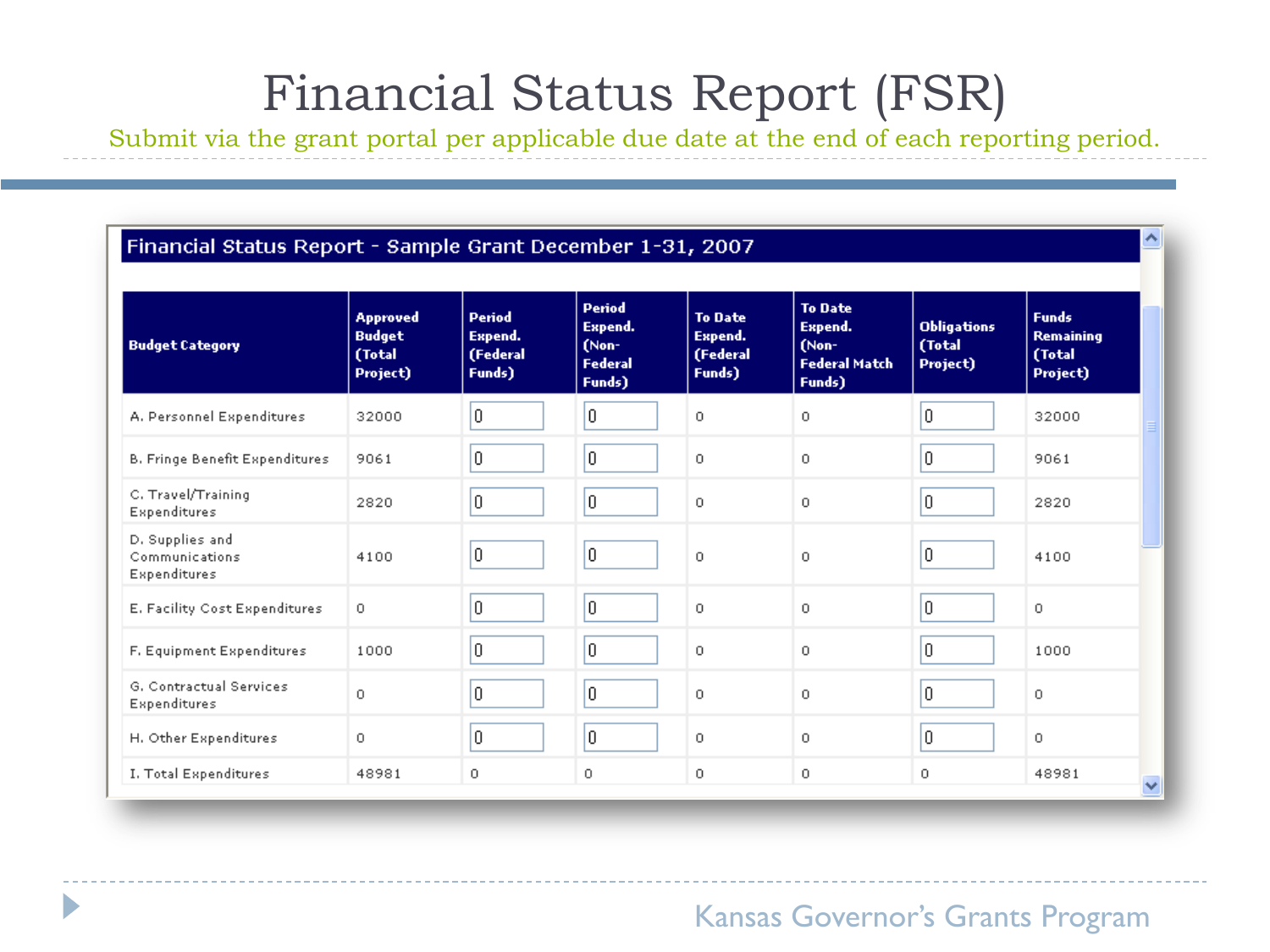## Financial Status Reports

- ▶ Regardless of whether agency's accounting system is on a cash or accrual basis:
	- $\triangleright$  Period Expenditures = Cash Outlays
		- **Cannot include accrued expenses**
	- ▶ Obligations column is for the purpose of reporting accrued expenses. Must be paid for within 30 days after the end of the grant project period.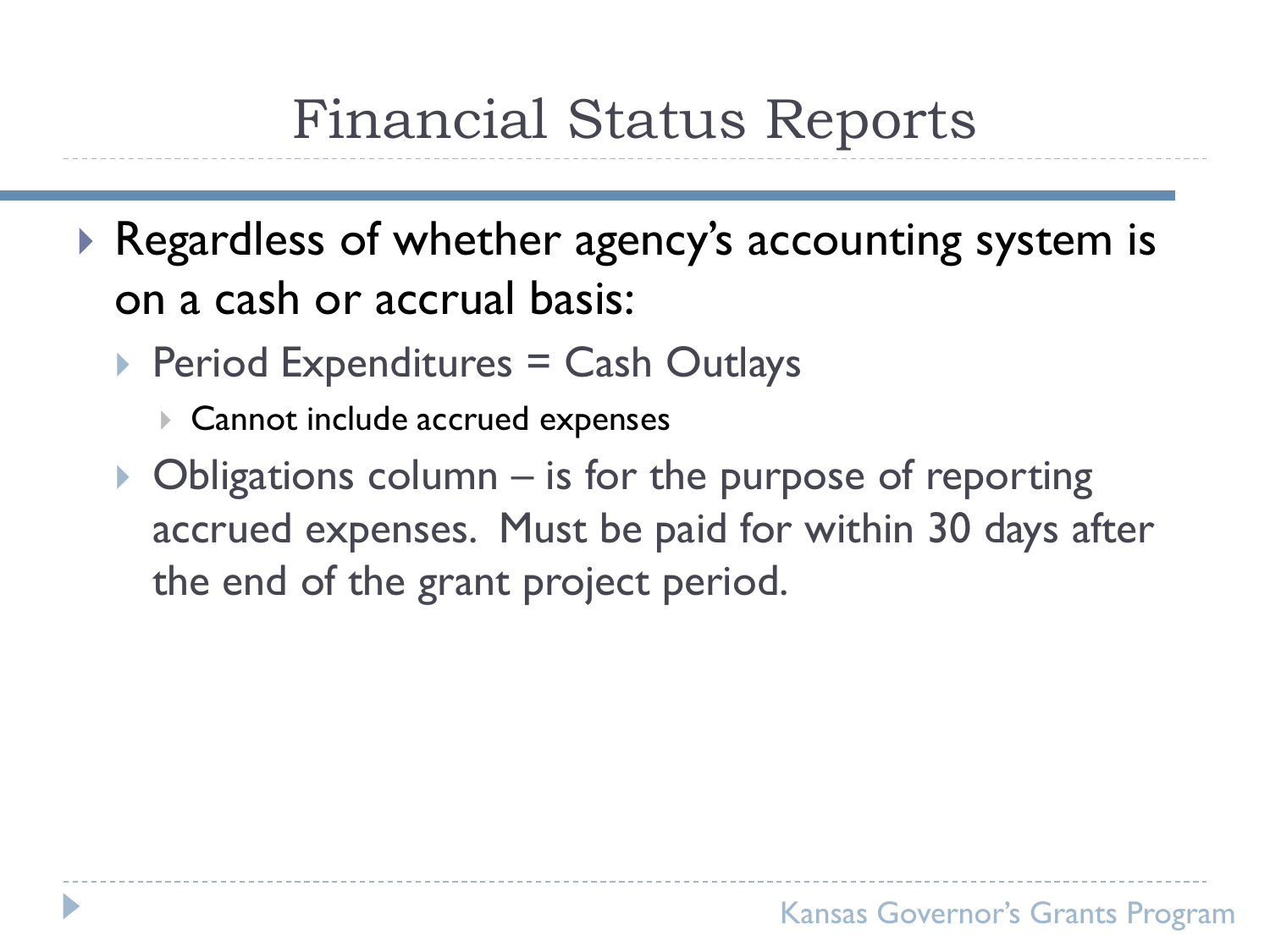## Financial Status Reports

### ▶ All FSRs must be supported by an "audit trail"

- Reported expenditures should reconcile to the accounting reports
- **Each grant award must have unique funding codes to track** separately from all other funds
- Any deviation from the accounting records should be explained in the "Notes" section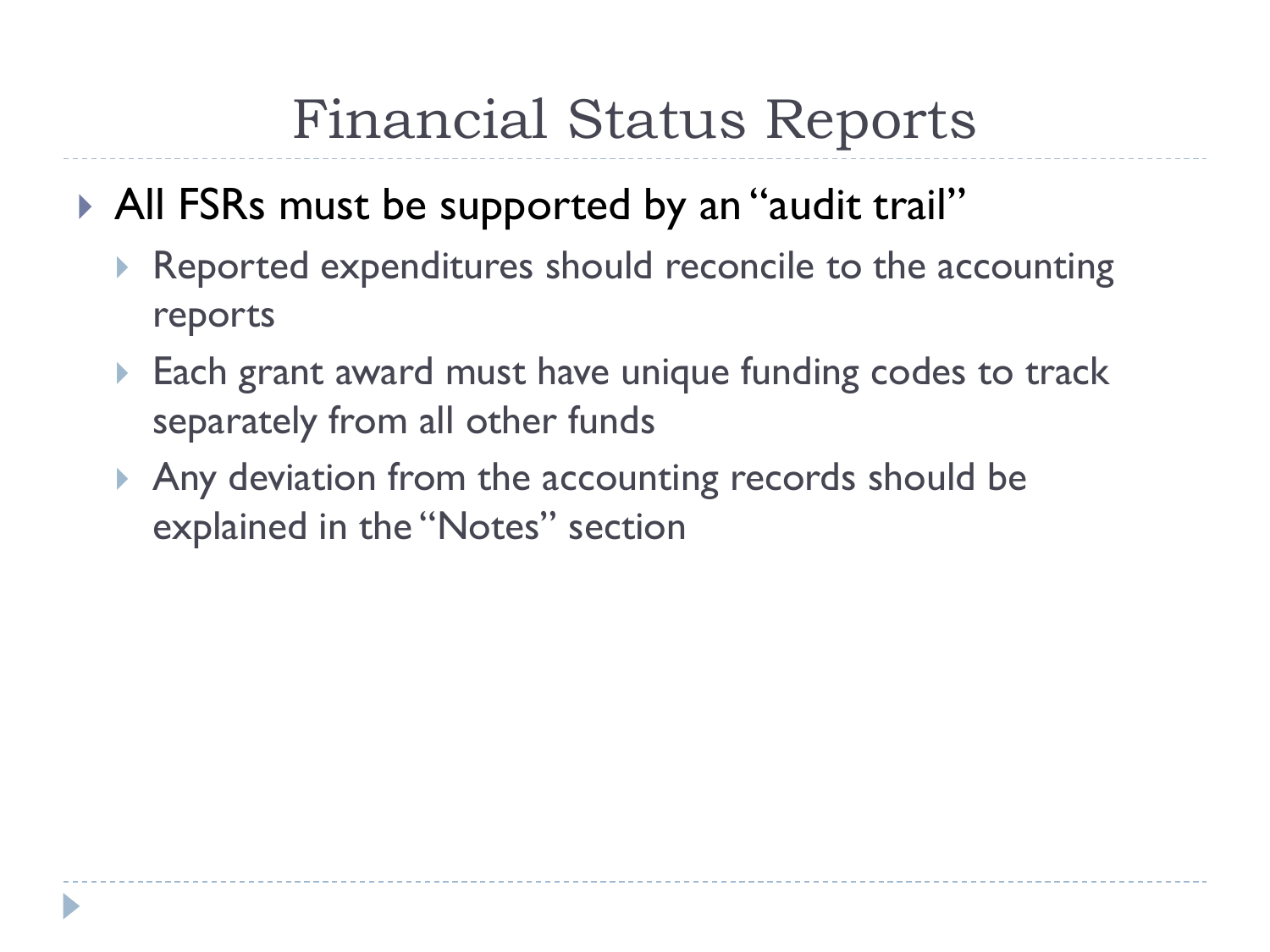# Corrections to Financial Status Reports

- ▶ Corrections should be made in the month the correction occurs
	- $\blacktriangleright$  if expense is misreported, revise the month in which the error occurred
	- $\triangleright$  if expense was reallocated through an adjusting entry, include the expense in the month of the journal adjustment with an explanation in the "Notes" box of the FSR
	- $\triangleright$  no line item should have a negative balance
	- all supporting documentation for the FSR should be retained with the grant file. This includes General Ledger, time and activity records, pay stubs, complete invoices and proof of payments.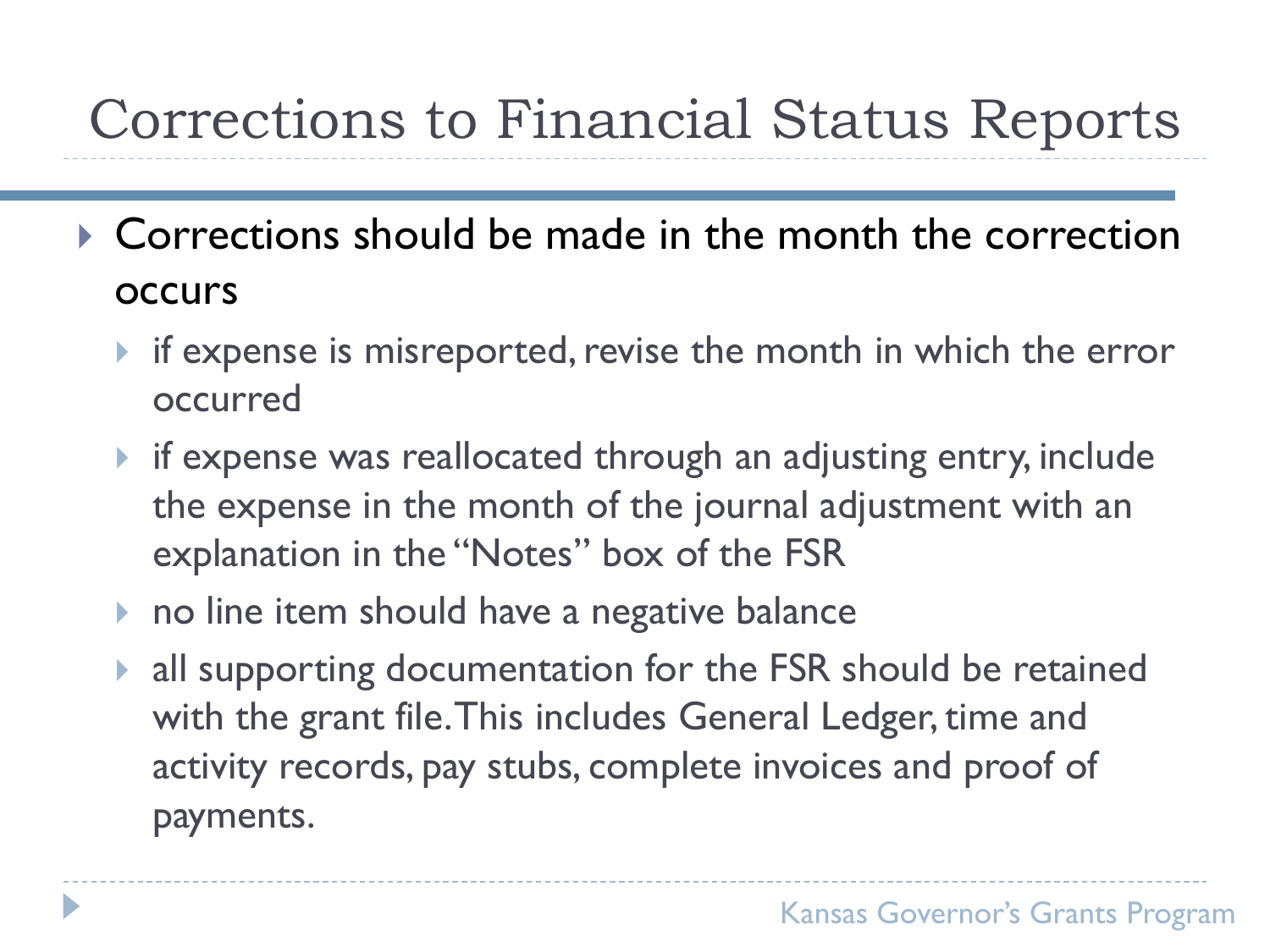# Financial Status Report Notes Section

| <b>Budget Category</b>                                | <b>Approved</b><br><b>Budget</b><br>(Total<br>Project) | <b>Period</b><br>Expend.<br>(Federal<br>Funds) | <b>Period</b><br>Expend.<br>(Non-<br><b>Federal</b><br>Funds) | <b>To Date</b><br>Expend.<br>(Federal<br>Funds) | <b>To Date</b><br>Expend.<br>$(Non-$<br><b>Federal Match</b><br>Funds) | <b>Obligations</b><br>(Total<br><b>Project</b> ) | <b>Funds</b><br><b>Remaining</b><br>(Total<br>Project) |
|-------------------------------------------------------|--------------------------------------------------------|------------------------------------------------|---------------------------------------------------------------|-------------------------------------------------|------------------------------------------------------------------------|--------------------------------------------------|--------------------------------------------------------|
| A. Personnel Expenditures                             | 21303                                                  | 1063                                           | 223                                                           | 13666                                           | 3743                                                                   | $\mathbf 0$                                      | 3894                                                   |
| <b>B. Fringe Benefit Expenditures</b>                 | 1227                                                   | 81                                             | $\mathbf 0$                                                   | 1043                                            | 0                                                                      | 0                                                | 184                                                    |
| C. Travel/Training Expenditures                       | 0                                                      | 0                                              | $\bf{0}$                                                      | $\mathbf{O}$                                    | 0                                                                      | 0                                                | 0                                                      |
| D. Supplies and<br><b>Communications Expenditures</b> | 0                                                      | $\mathbf 0$                                    | $\bf{0}$                                                      | $\mathbf 0$                                     | $\mathbf 0$                                                            | 0                                                | 0                                                      |
| E. Facility Cost Expenditures                         | 0                                                      | $\mathbf 0$                                    | $\mathbf 0$                                                   | $\mathbf 0$                                     | $\mathbf 0$                                                            | 0                                                | 0                                                      |
| F. Equipment Expenditures                             | 0                                                      | 0                                              | $\bf{0}$                                                      | 0                                               | $\mathbf 0$                                                            | 0                                                | 0                                                      |
| <b>G. Contractual Services</b><br><b>Expenditures</b> | 0                                                      | $\mathbf 0$                                    | $\mathbf 0$                                                   | 0                                               | 0                                                                      | 0                                                | 0                                                      |
| H. Other Expenditures                                 | 0                                                      | $\mathbf 0$                                    | $\mathbf 0$                                                   | $\mathbf{O}$                                    | $\mathbf 0$                                                            | 0                                                | 0                                                      |
| I. Total Expenditures                                 | 22530                                                  | 1144                                           | 223                                                           | 14709                                           | 3743                                                                   | 0                                                | 4078                                                   |

To Date Expenditures: DV Federal: \$13,824 DV Match: \$227 SA Federal: \$885 SA Match: \$3,516

Approve

Deny

**Send Message Export CSV File** 

Portal Policies | Help Center | Site Survey

Exit

Copyright © 2009

For VOCA Subgrantees: Breakdown of year-to-date expenditures in priority areas for Federal and Non-Federal Match funds.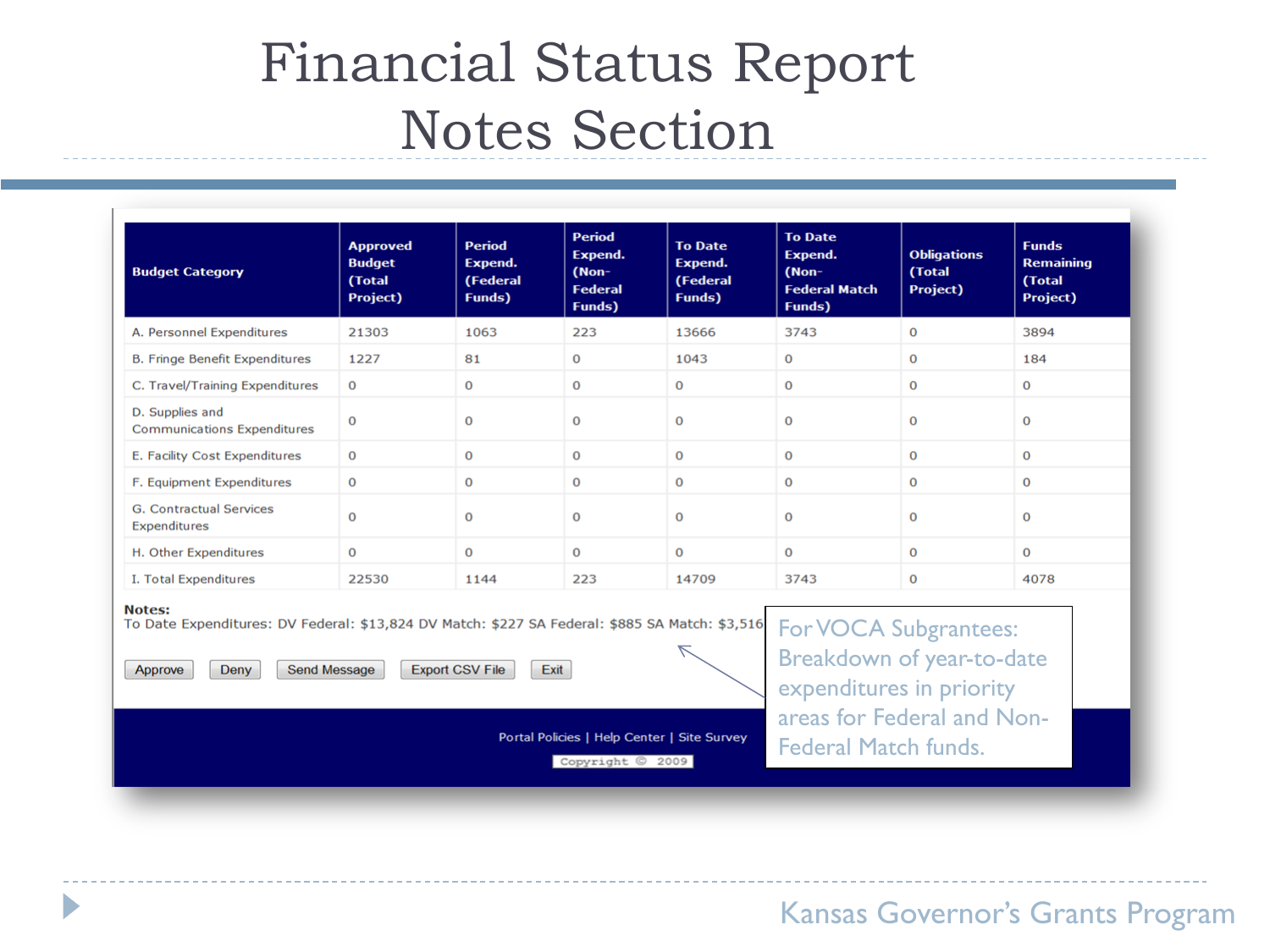- ▶ Evaluate data requirements at beginning of grant project period
- ▶ Review Performance Measures outlined in the solicitation
- ▶ Implement procedures immediately to collect any data not already collected by agency
- ▶ Make staff aware of goals and objectives for each specific grant project
- ▶ Know which grants require agency wide data vs. grant project-specific data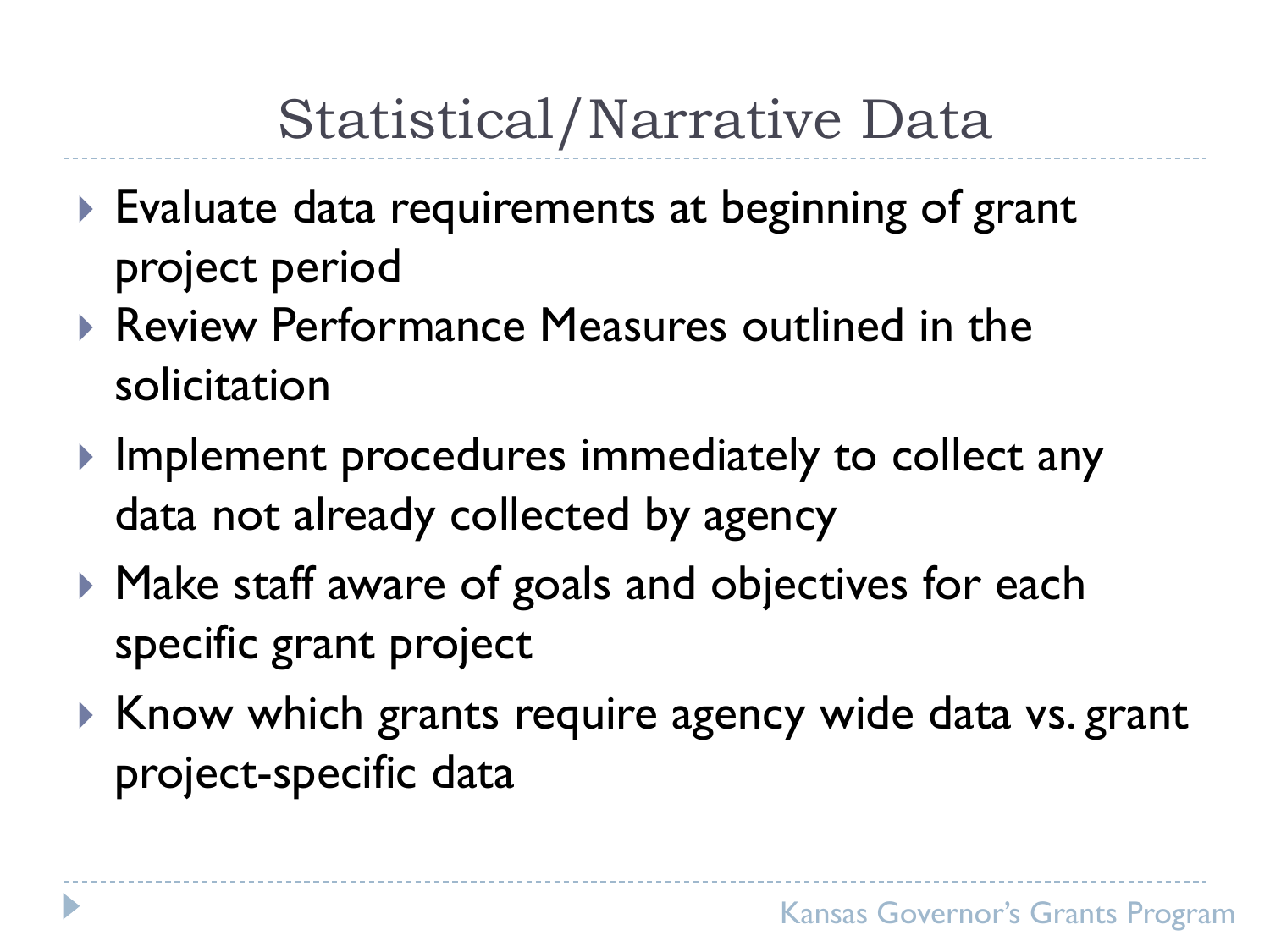Statistical/Narrative Reporting

- ▶ Read Instructions / Follow Instructions
- Answer all questions even if the answer is 0
- $\triangleright$  Narrative should address how the agency is doing with their goals and objectives
- Use narrative reports to brag about the project
- ▶ Retain all supporting documentation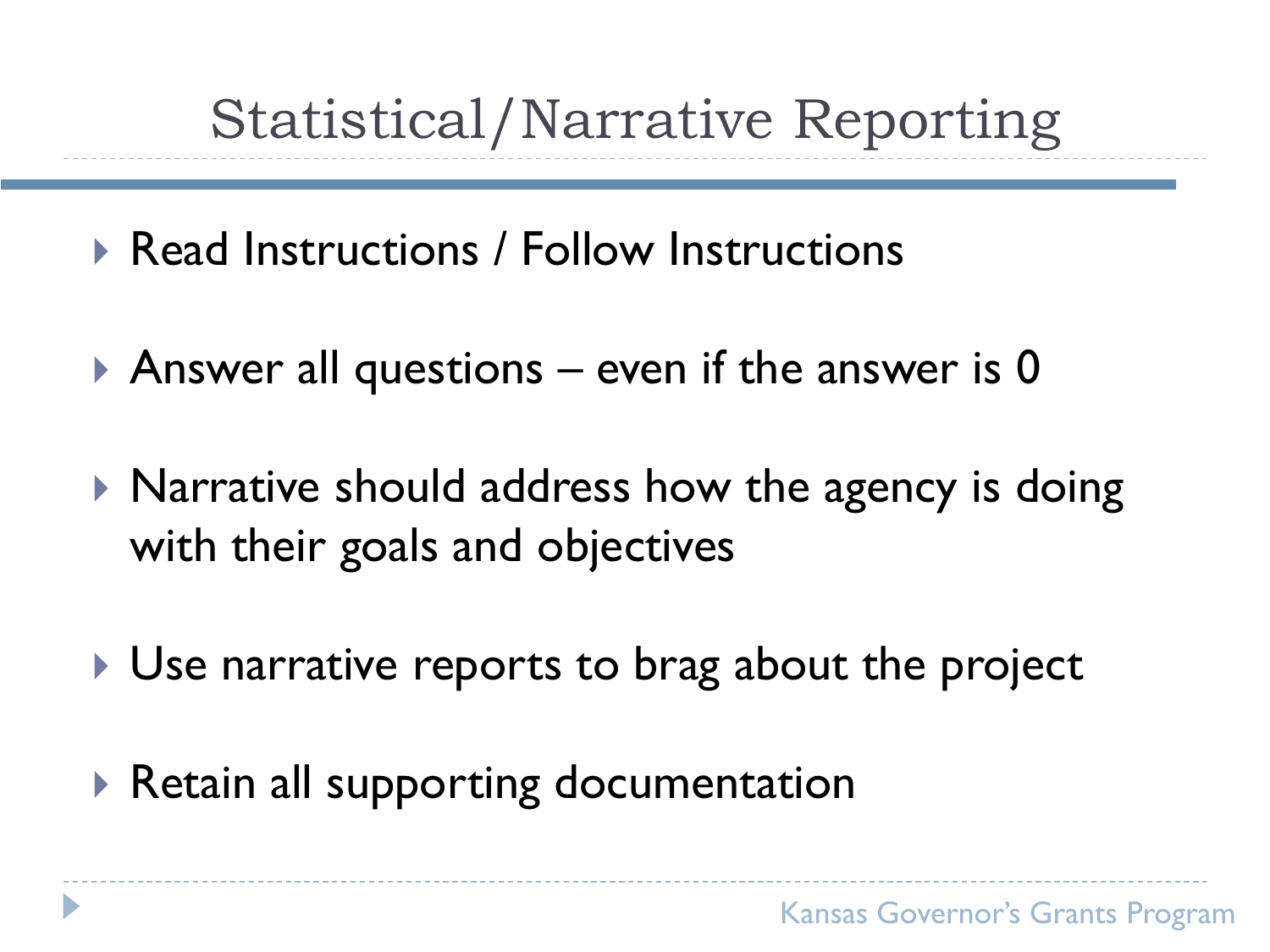## Performance Measurement Tool

- ▶ Only JAG, RSAT, and JRJ grants are required to submit this report
- ▶ PMT is submitted on a Federal website
- ▶ KGGP will contact subgrantees with sign-on information for the report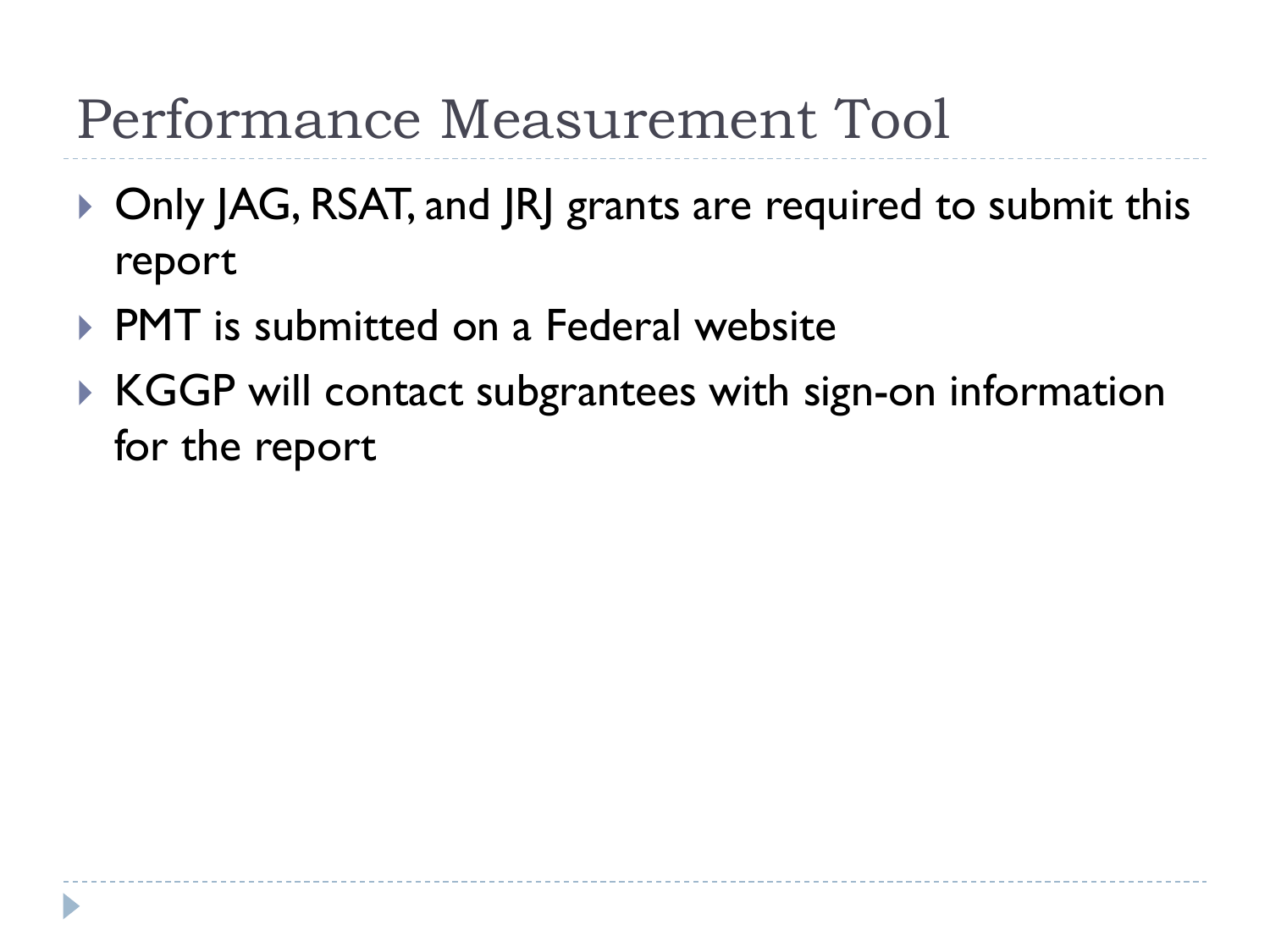| due date.            | Check your reporting<br><b>PROJECTION OF FINAL EXPENDITURES</b><br>requirements packet for<br>Date                                                                                                                                                                                                                                                                                                                                                                      |
|----------------------|-------------------------------------------------------------------------------------------------------------------------------------------------------------------------------------------------------------------------------------------------------------------------------------------------------------------------------------------------------------------------------------------------------------------------------------------------------------------------|
|                      | Name of Subgrantee Organization:<br><b>Grant Project Number:</b>                                                                                                                                                                                                                                                                                                                                                                                                        |
|                      | Name of Individual Completing Form:                                                                                                                                                                                                                                                                                                                                                                                                                                     |
| 1.                   | Phone Number of Individual Completing Form:<br>Grant Award Amount (Federal Portion):                                                                                                                                                                                                                                                                                                                                                                                    |
| 2.<br>$\overline{4}$ | <b>Expenditures Reported First Three Quarters:</b><br>(Federal Portion)<br>3. Projected Fourth Quarter Expenditures:<br>(Federal Portion)<br>Total Expenditures (Federal Portion):                                                                                                                                                                                                                                                                                      |
| 5.                   | Funds Remaining (Federal Portion): (line 1 minus line 4)                                                                                                                                                                                                                                                                                                                                                                                                                |
|                      | Please provide the most accurate information possible. The subgrantee will not be held to these figures if actual fourth<br>quarter expenditures exceed projections, nor will the subgrantee be penalized in subsequent years if projections reflect<br>funds remaining at the completion of the grant project period. If the subgrantee is planning a budget revision<br>request, the proposed revisions should be taken into consideration when completing this form. |

### **Projection of Final Expenditures**

Make sure you have the due date on your calendar.



- Project anticipated expenditures over remaining 3 months of project.
- Consider pending or planned budget revision requests.
- If circumstances occur during the remainder of grant project that affect the projections, please submit a revised report.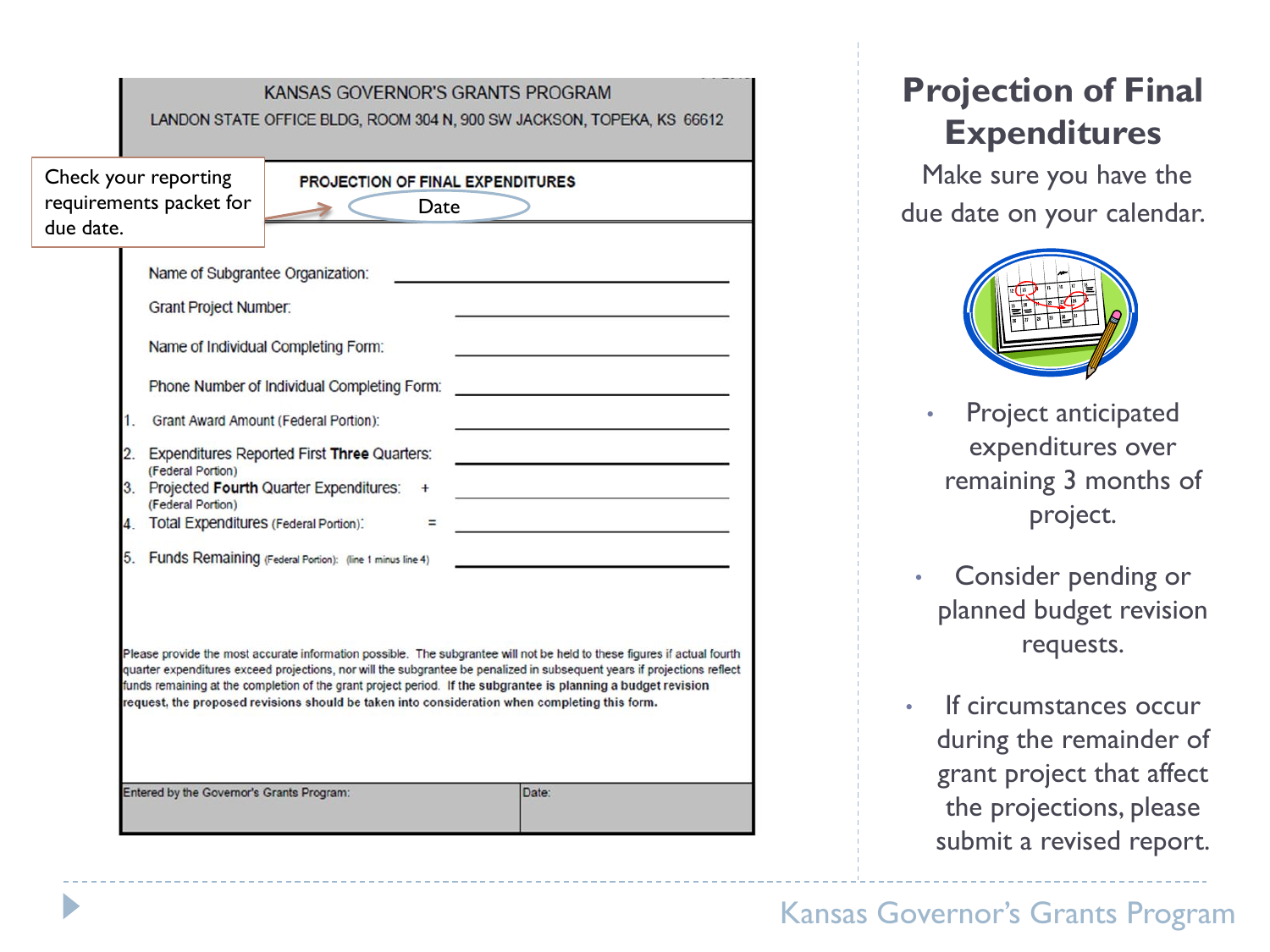#### KANSAS GOVERNOR'S GRANTS PROGRAM LANDON STATE OFFICE BLDG, ROOM 304 N, 900 SW JACKSON, TOPEKA, KS 66612

#### **EQUIPMENT INVENTORY FORM**

#### DUE WITHIN 30 DAYS OF PAYMENT DATE

| subgrantee's grant file.                                                              | Subgrantees are required to fill out this form if equipment is purchased with any grant funds. Any equipment purchase must be<br>approved as part of the grant award. The definition of equipment is assets with a useful life of one year or more and a cost of<br>\$500 or more. This form must be submitted within 30 days of payment of the equipment . A copy also should be retained in the                                                                                     |     |
|---------------------------------------------------------------------------------------|---------------------------------------------------------------------------------------------------------------------------------------------------------------------------------------------------------------------------------------------------------------------------------------------------------------------------------------------------------------------------------------------------------------------------------------------------------------------------------------|-----|
| Name of Subgrantee Organization:                                                      |                                                                                                                                                                                                                                                                                                                                                                                                                                                                                       |     |
| <b>Grant Project Number:</b>                                                          |                                                                                                                                                                                                                                                                                                                                                                                                                                                                                       |     |
| Name and Phone Number of Individual Completing Form:                                  |                                                                                                                                                                                                                                                                                                                                                                                                                                                                                       |     |
| Description of Equipment:                                                             |                                                                                                                                                                                                                                                                                                                                                                                                                                                                                       |     |
| <b>Quantity Purchased:</b>                                                            |                                                                                                                                                                                                                                                                                                                                                                                                                                                                                       |     |
| Serial (or other identification) Number:                                              |                                                                                                                                                                                                                                                                                                                                                                                                                                                                                       |     |
| Source of the Equipment:                                                              | <u> 1989 - Johann Stein, fransk politiker (d. 1989)</u>                                                                                                                                                                                                                                                                                                                                                                                                                               |     |
| Identification of Who Holds the Title:                                                |                                                                                                                                                                                                                                                                                                                                                                                                                                                                                       |     |
| <b>Acquisition Date:</b>                                                              | Paid Date: <u>___________________</u>                                                                                                                                                                                                                                                                                                                                                                                                                                                 |     |
| Location of Equipment:                                                                |                                                                                                                                                                                                                                                                                                                                                                                                                                                                                       |     |
| New/Used (circle one) Equipment on Date of Purchase. If Used, Condition of Equipment: |                                                                                                                                                                                                                                                                                                                                                                                                                                                                                       |     |
| <b>Total Purchase Cost of Equipment:</b>                                              | s                                                                                                                                                                                                                                                                                                                                                                                                                                                                                     |     |
| Cost Charged to Grant Project:                                                        | Grant Project Percentage of Total Cost:                                                                                                                                                                                                                                                                                                                                                                                                                                               | %   |
| $\overline{\mathbb{S}}$<br><b>Federal Funds:</b>                                      | Federal Portion of Cost Charged to Grant Project:                                                                                                                                                                                                                                                                                                                                                                                                                                     | %   |
| Non-Federal Match:                                                                    | Non-Federal Match Portion of Cost Charged to Grant Project:                                                                                                                                                                                                                                                                                                                                                                                                                           | %   |
| <b>FXAMPIF:</b><br>Total Purchase Cost of Equipment:                                  | \$1,500                                                                                                                                                                                                                                                                                                                                                                                                                                                                               |     |
| Cost Charged to Grant Project:<br>\$1,000                                             | Grant Project Percentage of Total Cost:                                                                                                                                                                                                                                                                                                                                                                                                                                               | 67% |
| Federal Funds:<br>\$800                                                               | Federal Portion of Cost Charged to Grant Project:                                                                                                                                                                                                                                                                                                                                                                                                                                     | 80% |
| Non-Federal Match:<br>\$200                                                           | Non-Federal Match Portion of Cost Charged to Grant Project:                                                                                                                                                                                                                                                                                                                                                                                                                           | 20% |
|                                                                                       | The subgrantee agrees that equipment purchased through this grant project will continue to be used for the purpose it<br>was purchased for as long as needed, whether or not the grant project continues to be supported by this grant program.<br>Further, the subgrantee assures that services provided which utilize the equipment purchased by this grant project will<br>continue to be reported to the Governor's Grants Program annually for as long as the equipment is used. |     |
| Entered by the Governor's Grants Program:                                             | Date:                                                                                                                                                                                                                                                                                                                                                                                                                                                                                 |     |

### **Equipment Inventory Form**

- Equipment is defined as assets with a useful life of one year or more and a purchase cost of \$500 or more.
- The Equipment Inventory Form must be submitted within 30 days of payment.
- It is subgrantee's responsibility to purchase American-made products or maintain documentation to demonstrate that research was conducted to find and purchase American-made products.
- Subgrantees must maintain internal inventory records of equipment purchased.
- Equipment purchased with grant funds must continue to be utilized for the purpose in which it was purchased, even after the conclusion of the grant project.
- Subgranttee must follow "Disposal Procedures" prior to disposing of equipment.